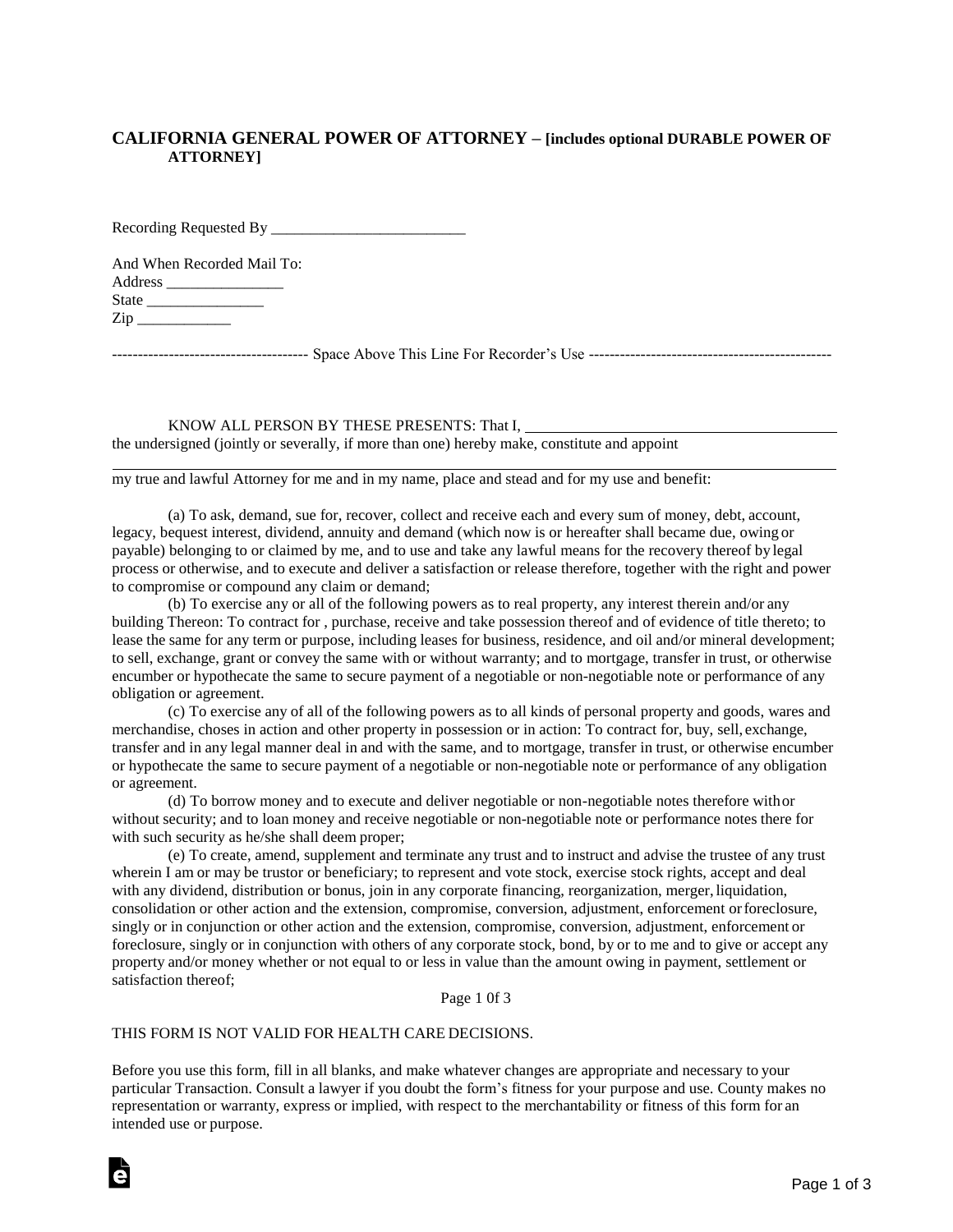(f) To transact business of any kind or class as my act and deed to sign, execute, acknowledge and deliver any deed, lease, assignment of lease, covenant, indenture, indemnity, agreement, mortgage, deed of trust, assignment of mortgage or of the beneficial interest under deed of trust, extension or renewal of any obligation, subordination or waiver of priority, hypothecation, bottomry, charter-party, bill of lading, bill of sale, bill, bond, note, whether negotiable or non-negotiable, receipt, evidence of debt, full or partial release or satisfaction of mortgage, judgment and other debt, request for partial or full reconveyance of deed of trust and such other instruments in writing or any kind or class as may be necessary or proper in the premises.

(g) To [Strike if not applicable.] This Power of Attorney shall not be affected by subsequent incapacity of the principal [and shall remain effective for a period of years after the disability or incapacity occur ].

(h) [Strike if not applicable.] This Power of Attorney shall become effective upon the incapacity ofthe principal [and shall remain effective for a period of years after the disability or incapacity occurs].

(i) If (g) and/or (h) are not stricken, the Notice of Persons Executing Durable Power of Attorneyapplies.

#### **NOTICE TO PERSON EXECUTING DURABLE POWER OF ATTORNEY**

A durable power of attorney is an important legal document. By signing the durable power of attorney, you are authorizing another person to act for you, the principal. Before you sign this durable power of attorney, you should know these important facts:

Your agent (attorney-in-fact) has no duty to act unless you and your agent agree otherwise in writing.

This document gives your agent the powers to manage, dispose of, sell, and convey your real and personal property, and to use your property as security if your agent borrows money on your behalf. This document does not give your agent the power to accept or receive any of your property, in trust or otherwise, as a gift, unless you specifically authorize the agent to accept or receive a gift.

Your agent will have the right to receive reasonable payment for services provided under this durable power of attorney unless you provide otherwise in this power of attorney.

The powers you give your agent will continue to exist for your entire lifetime, unless you state that the durable power of attorney will last for a shorter period of time or unless you otherwise terminate the durable power of attorney.

The powers you give your agent in this durable power of attorney will continue to exist even if you can no longer make your own decisions respecting the management of your property.

You can amend or change this durable power of attorney only by executing a new durable power of attorney this durable power of attorney at any time, so long as you are competent.

This durable power of attorney must be dated and must be acknowledged before a notary public or signed by two witnesses. If it is signed by two witnesses, they must witness either  $(1)$  the signing of the power of attorney or  $(2)$ the principal's signing or acknowledgment of his or her signature. A durable power of attorney that may affect real property should be acknowledged before a notary public so that it may easily be recorded.

You should read this durable power of attorney carefully. When effective, this durable power of attorney will give your agent the right to deal with property that you now have or might acquire in the future. The durable power Of attorney is important to you. If you do not understand the durable power of attorney, or any provision of it, then you should obtain the assistance of an attorney or other qualified person.

## **NOTICE TO PERSON ACCEPTING THE APPOINTMENT AS ATTORNEY–IN-FACT**

By acting or agreeing to act as the agent (attorney-in-fact) under this power of attorney you assume the Fiduciary and other legal responsibilities of an agent. These responsibilities include:

- 1. The legal duty to act solely in the interest of the principal and to avoid conflicts of interest.
- 2. The legal duty to keep the principal's property separate and distinct form any other property owned or controlled by you.

You may not transfer the principal's property to yourself without full and adequate consideration or accept a gift of the principal's property unless this power of attorney specifically authorizes you to transfer property to yourself or accept a gift of the principal's property. If you transfer the principal's property to yourself without specific authorization in the power of attorney, you may be prosecuted for fraud and/or embezzlement. Ifthe principal is 65 years of age or older at the time that the property is transferred to you without authority, you may also be prosecuted for elder abuse under penal Code Section 368. In addition to criminal prosecution, you may also be sued civil court.

## **THIS FORM IS NOT VALID FOR HEALTH CARE DECISIONS**.

à

Page 2 of 3